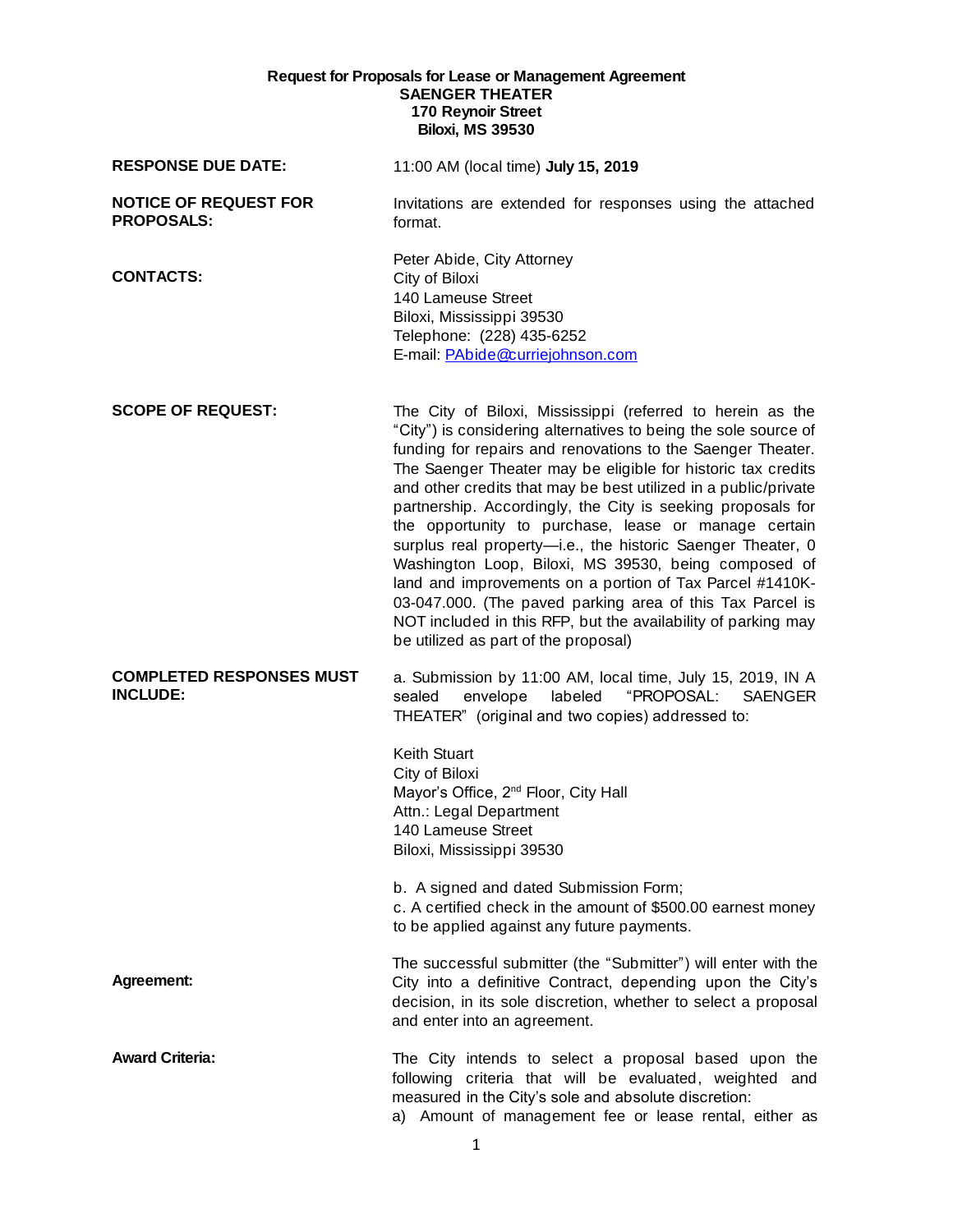lease payments or in conjunction with renovation offsets/historic tax credits and other tax credits, and/or offset by repair and renovation costs ;

- b) Whether the proposed use of the property for the purpose for which it is to be sold, conveyed or leased will promote and foster the development and improvement of the community and the civic, social, educational, cultural, moral, economic or industrial welfare thereof and is in the best interest of the economic growth and development of the City; the resulting direct and indirect economic benefits to the City;
- c) Whether the proposed use is consistent with city ordinances applicable to the downtown area in which the site is located;
- d) Whether the proposed use of the Creole Cottage and lot will comply with laws and ordinances pertaining to historic buildings;
- e) Submitter's commitment to repair, rehabilitate, and renovate the Saenger Theater, and the amount of private investment to be provided;
- f) Submitter's knowledge and experience in dealing with historic tax credits and other tax credits;
- g) Submitter's acquiescence in providing a certain number of City-sponsored events per year;
- h) Submitter's experience in managing or developing similar properties; and
- i) Any other factors or criteria that the City deems appropriate for evaluation in the circumstances.

| No Oral or Implied<br>Contracts:  | There shall be no oral or implied contracts relating to this request for<br>proposals.                                                                                                                                                                                                                       |  |  |  |
|-----------------------------------|--------------------------------------------------------------------------------------------------------------------------------------------------------------------------------------------------------------------------------------------------------------------------------------------------------------|--|--|--|
| <b>Acceptance or Rejection:</b>   | The City reserves the right to select, accept or reject any or all<br>proposals or part of a proposal, with or without cause; to waive any<br>informalities or technicalities; clarify any ambiguities in proposals;<br>and to modify any criteria in this request for proposals.                            |  |  |  |
| <b>Open Records Law:</b>          | All responses become the property of the City. Unless specific<br>material is designated confidential or 'trade secret', all information<br>contained in the responses shall become open for public review.                                                                                                  |  |  |  |
| <b>Prohibition of Gratuities:</b> | Neither the successful submitter nor any person, firm or corporation<br>employed by the successful submitter shall offer or give any gift,<br>money or anything of value or any promise of future award or<br>compensation to any of the City's officials, officers, directors, or<br>employees at any time. |  |  |  |
| <b>Third Party Beneficiaries:</b> | This request for proposals and resulting agreement shall not be<br>construed as providing an enforceable obligation to any third party                                                                                                                                                                       |  |  |  |
| No Liability:                     | The City shall have no liability and no obligation to any person nor<br>shall it be compelled to enter into any agreement or any other<br>arrangement as a result of issuing this request for proposals.                                                                                                     |  |  |  |